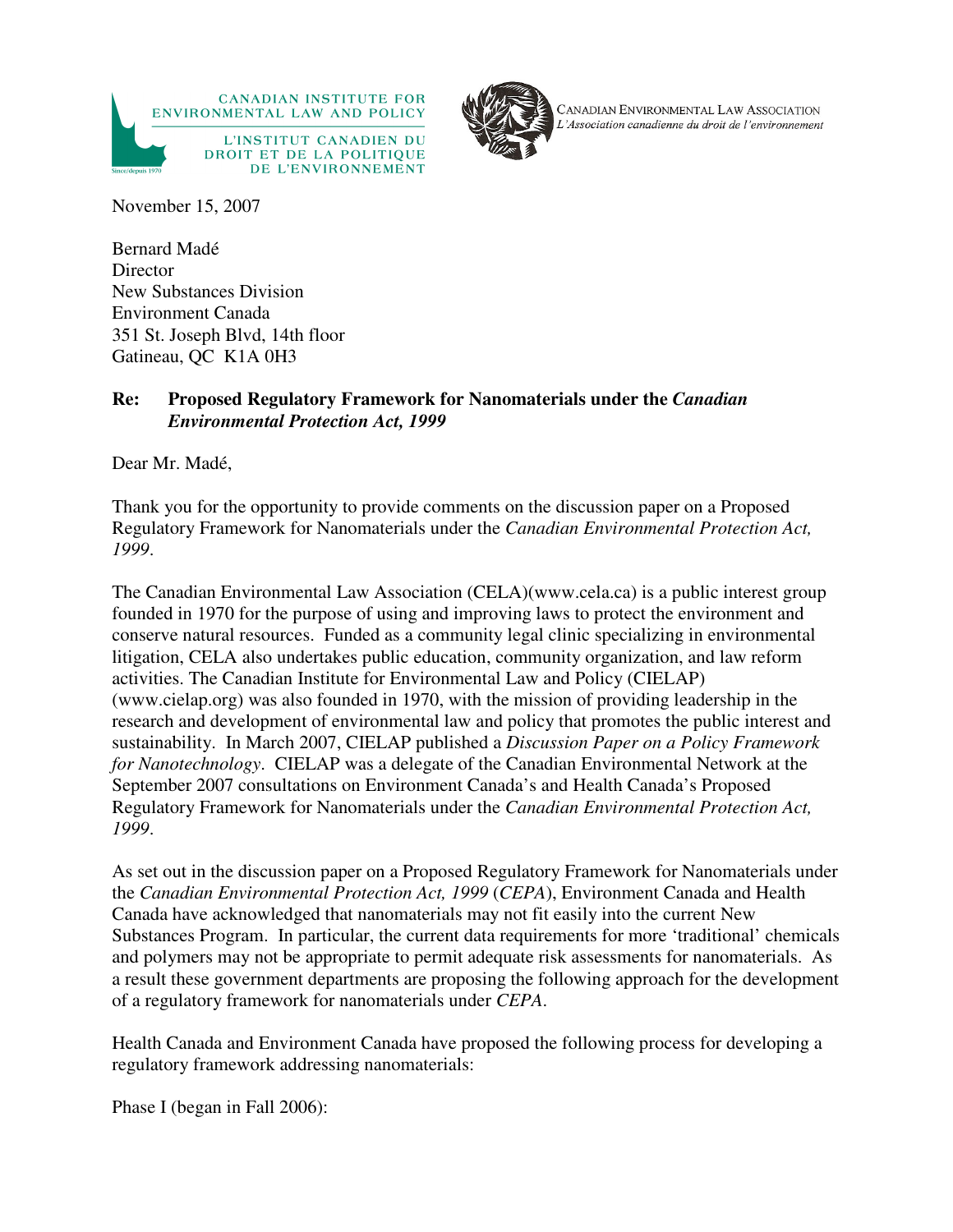- Continue to work with international partners to develop scientific and research capacities.
- Inform industry and the general public about the issues related to nanotechnology and nanomaterials, including information gathering initiatives and regulatory responsibilities under *CEPA.*
- Gather information from industry on uses, properties and effects of nanotechnology and nanomaterials.
- Consider whether legislative amendments to *CEPA* or amendments to the NSN Regulations are needed to facilitate risk assessment and the management of nanomaterials. For example, *CEPA* may be amended to provide the authority to require notification and assessment of "substances," or the definition of "substance" under s. 3 of *CEPA* could be amended to clearly include nanomaterials.

Phase II (to begin in 2008):

- Resolve terminology and nomenclature through the International Standards Organization.
- Consider establishing data requirements under the NSN Regulations specific to nanomaterials. Also consider modifying or developing test methods for nanomaterials.
- Consider using *CEPA*'s Significant New Activity provision to require the notification of nanoscale forms of substances that are already on the DSL where it is suspected that a significant new activity in relation to a substance already on the market might result in the substance becoming "toxic" as defined by *CEPA*.

At the present time, the environmental and health effects of nanotechnology and nanomaterials are largely unknown, although in a number of studies nanoscale particles have been found to be substantially more toxic and reactive biologically than larger particles of the same material. It is generally believed that nanotechnology is a "platform" technology that will profoundly affect virtually every sector of society, and that its development will be very important to the economic success of Canada in the future. However, despite nanotechnology's immense potential and significance, in Canada at present there is no formal regulatory or explicit public policy framework for managing the risks and benefits of this technology, nor for informing and consulting the public about the issues related to it.

It is clear that the regulatory environment, as well as the science surrounding risk assessment, classification of and management of nanotechnology and nanomaterials is globally lagging significantly behind technological development. Given the potential for toxicity in nanomaterials and the lack of knowledge about those toxic properties at present, CELA and CIELAP recommend that the proposed regulatory framework be developed carefully with strong input from all stakeholders and members of the public, and that the precautionary principle and pollution prevention strategies be applied throughout the work. It is equally imperative to emphasize that time is critical in furthering this work. Our experience with assessment and management of toxic substances over several decades demonstrates that a timely and effective regulatory response is necessary to fully protect against negative impacts on human health and the environment.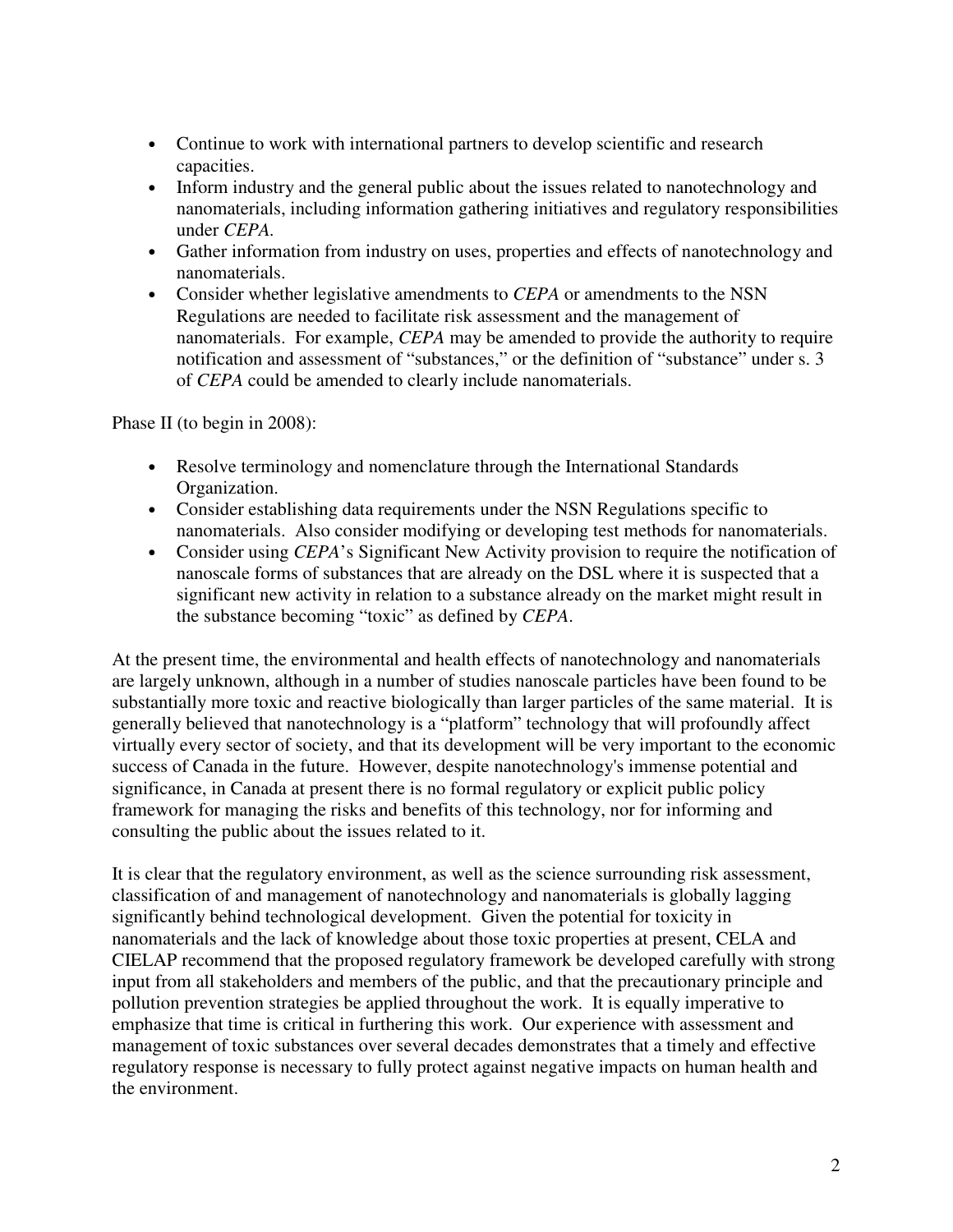#### *Working with International Partners*

The federal government is working with the Organization for Economic Co-operation and Development (OECD) and the International Organization for Standardization (ISO) in international efforts to understand the properties, effects, and behaviours of nanomaterials.

Although the OECD Working Party on Manufactured Nanomaterials includes representatives from governments, industry, and non-governmental organizations (NGOs), the only NGO representation is currently arranged through Friends of the Earth Europe. By excluding public interest participation in these discussions, the government contravenes its own policy on public consultation. Instead, Canada should emphasize the need to expand engagement from the public interest community at the domestic level as well as the international level on these matters. Given that the international discussion has had significant influence on the discussions on nanotechnology in Canada to date, public engagement at the international level is essential in promoting transparency on decisions made and access to the information on the basis of which such decisions are made.

A model that should be followed for public engagement by Canadian NGOs at the international level is the intergovernmental negotiation sessions on persistent organic pollutants (POPs) resulting in the Stockholm Convention on Persistent Organic Pollutants. In these negotiations, the government provided space to representatives of three sectors -- environmental groups, aboriginal organizations and industry -- on the Canadian delegation. Not only did the stakeholders feel engaged and receive information in a timely manner, the stakeholders established a working relationship with government officials addressing the issues of POPs. This framework for public engagement included consultations conducted in a broad manner in preparation and response to government positions on the issue. While the OECD discussions will not result in an international agreement on nanotechnology, applying a similar model for public engagement in these discussions is critical and essential. Public interest organization, and environmental organizations in particular, have extensive networks globally to address issues related to nanotechnology.

**Recommendation: Based on the model of the intergovernmental negotiation sessions on POPs that resulted in the Stockholm Convention, Canada should fully engage and support the participation of Canadian public interest organizations; in particular, environmental, health, labour and first nations organizations should be engaged domestically in and for the OECD Working Group discussions on nanotechnology and nanomaterials.**

## *Informing the Public*

Bringing civil society stakeholders into policy discussions very early in the process is both the right thing and the prudent thing to do for the development of robust, publicly acceptable policy on nanotechnology. It should be noted that some organizations including the ETC Group and the National Farmers Union, alarmed by the lack of government oversight and the speed of commercialization, have already called for a moratorium on the technology. Others will probably follow if tangible progress on policy and regulatory action is patently unable to keep up with commercial activity.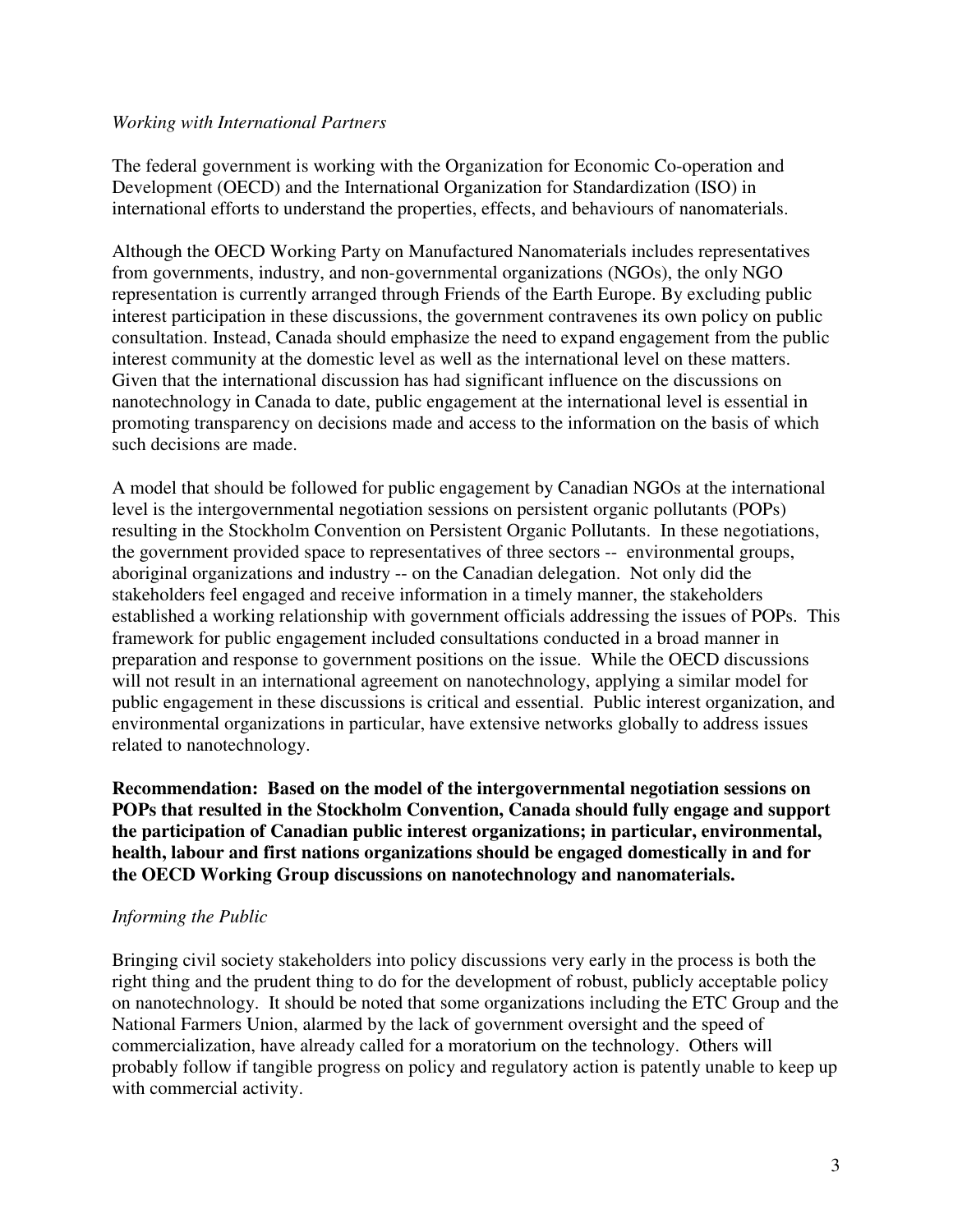There are many models for consultative involvement in Canada, and it should be noted that citizen groups require resources to participate effectively. Government-run fora in which information flows mainly from government experts to the public are an outmoded and ineffective approach. The Internet has made an enormous difference in the ability of a motivated public to become informed about a topic, and the best motivator is a real opportunity to be effectively involved in shaping aspects of policy decisions. A one-stop, comprehensive, well-designed, and easy-to-use website, although not so easy to achieve, can be a useful component of providing information. Consideration should be given to building on the single information window used for biotechnology, especially since future nanotechnology applications are likely to include components that are bioengineered. However, it is essential that the website contain credible information from a variety of perspectives.

To bring the Canadian public interest community up to date on discussions that have taken place at the international and national level, it would be useful for Environment Canada and Health Canada to hold a workshop focused on the process of, and opportunities for engagement in, the development of a regulatory framework on nanotechnology and nanomaterials. It is our understanding that the information session held on September  $27<sup>th</sup>$  2007 was the first meeting to which members of the Canadian Environmental Network were extended an invitation. In contrast, many industry participants at the meeting have had a number of opportunities to participate in fora or consultations to discuss issues related to nanotechnology through the US Environmental Protection Agency process as well as the OECD discussions on nanotechnology. CELA and CIELAP, as member organizations of the Canadian Environmental Network, would be available and interested in collaborating with the departments in the development of such a workshop to enhance NGO engagement in the development the framework. We request a meeting with the New Substances Division to discuss the scope of the proposed workshop for education and communication to NGOs.

**Recommendation: Environment Canada and Health Canada should consider holding a workshop focused on the process of, and opportunities for engagement in, the development of a regulatory framework on nanotechnology and nanomaterials to enhance NGO engagement in the development the framework.** 

**Recommendation: CIELAP and CELA request a meeting with the New Substances Division to discuss the scope of the proposed workshop for education and communication to NGOs.** 

## *Gathering Information – Voluntary or Mandatory?*

As the federal government prepares to outline the elements of Canada's regulatory framework on nanotechnology, it is useful to highlight concerns about a voluntary approach in relation to collecting information or other aspects of the framework, including: uncertainty about what percentage of industry will respond to a voluntary survey; the lack of a systematic way of collecting information in a voluntary survey; and questions about accountability and reporting to the public because public involvement has been inconsistent and limited at best. There are examples of other efforts related to the assessment and management of toxic substances and nanotechnology that illustrate these concerns.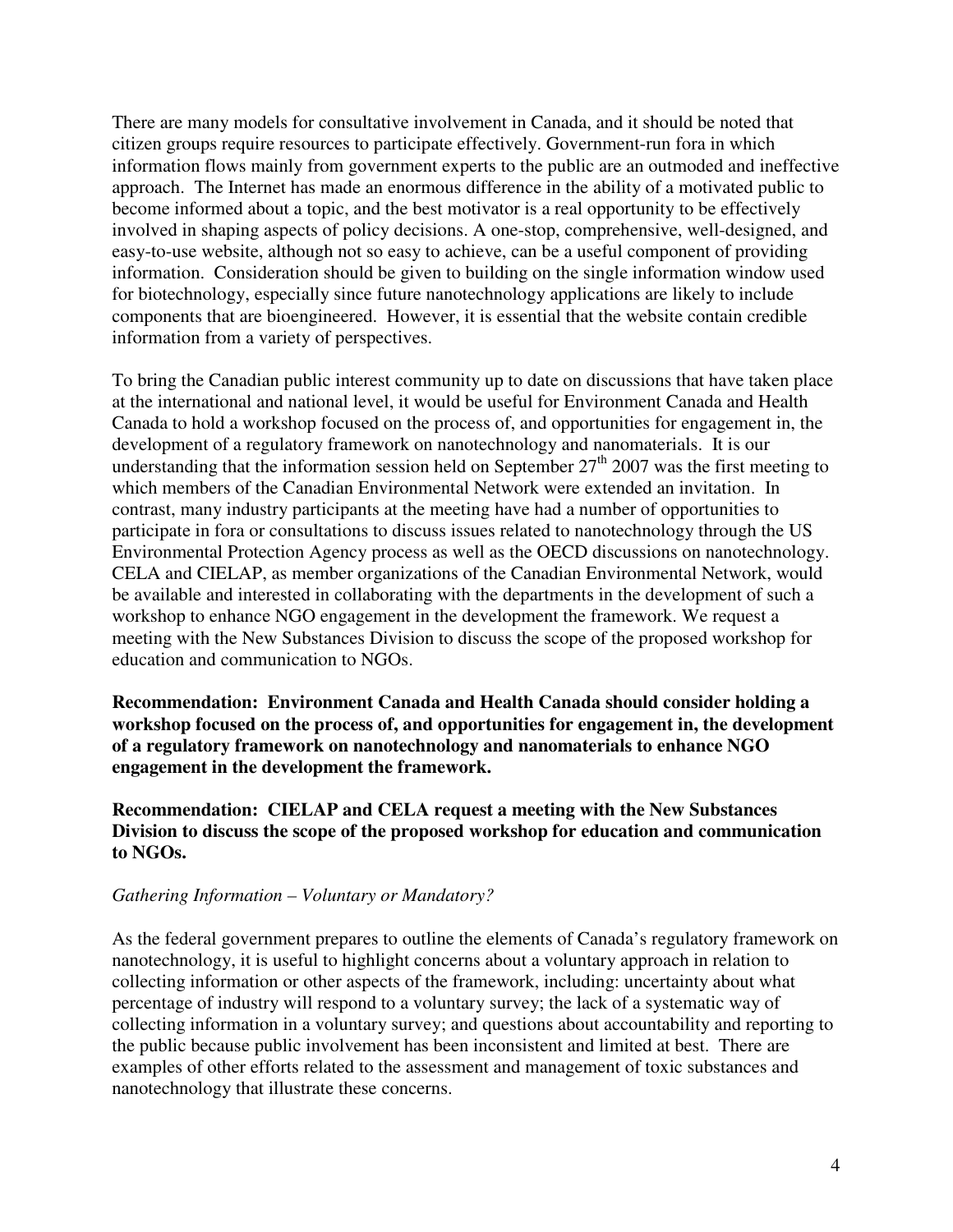In June 2005, the U.S. Environmental Protection Agency Office of Pollution Prevention and Toxics introduced a potential voluntary pilot program for nanoscale materials in which volunteers would submit requested data, and apply risk management practices. The EPA's efforts to outline a stewardship program under its federal legislation, the *Toxic Substances Control Act*, have been criticized by such groups as Environmental Defense (a Washington D.C.-based environmental organization that has participated in the federal advisory committee work on nanotechnology) for a number of reasons, including: the absence of deadlines by which volunteers are to participate and/or apply risk management practices; the absence of a start date to the program; and the lack of a regulatory backstop to the program.

In Canada, voluntary initiatives for collecting data or promoting reduction of toxic substances through control measures have not proven as effective as the application of a regulatory requirement. Furthermore, the government's efforts in reporting to the public on the results of voluntary initiatives have been inconsistent in both frequency and quality of reporting over the years. This makes it difficult to ensure that measures outlined in voluntary programs results in effective protection of the environment or human health.

In our experience with *CEPA* implementation processes such as the categorization process, voluntary initiatives conducted through challenges for data collection from industry were not satisfactory for a number of reasons: they were time consuming; they resulted in less than full participation; and they did not result in substantial increases in knowledge regarding the toxicity of substances beyond that which could already be located through various scientific databases. In contrast, when mandatory reporting was required through surveys, clear timelines were established for data submission and a set of regulatory measures was applied to those facilities that did not respond to the survey.

Given the expectation that nanotechnology application and development will increase exponentially in the future, there is very little time to rely on a voluntary approach. As with other jurisdictions, Canada does not have a comprehensive database of facilities producing, manufacturing, exporting, importing, using, selling or disposing of nanotechnology products and particles. If Canada is to develop an effective regulatory framework in a timely manner and in accordance with the Government of Canada's legislative duties in *CEPA* regarding precaution and prevention, Canada should make use of its available *CEPA* data collection powers.

*CEPA 1999* has several key provisions to support Canada's efforts to require mandatory participation of industry facilities in data collection. The application of sections 46 or 71 of *CEPA* would provide the government with a level of certainty in the process and trigger noncompliance for those facilities that do not submit data. Therefore, CIELAP and CELA support an information-gathering mechanism that is mandatory and adheres to a strict timeframe.

The use of surveys under section 46 and 71 of *CEPA* could be useful tools in regulating nanotechnology products, particles and materials. Both provisions would enhance information gathered in Canada at different stages of developing and implementing a regulatory framework for nanoscale materials. Through surveys, government could achieve several purposes, including: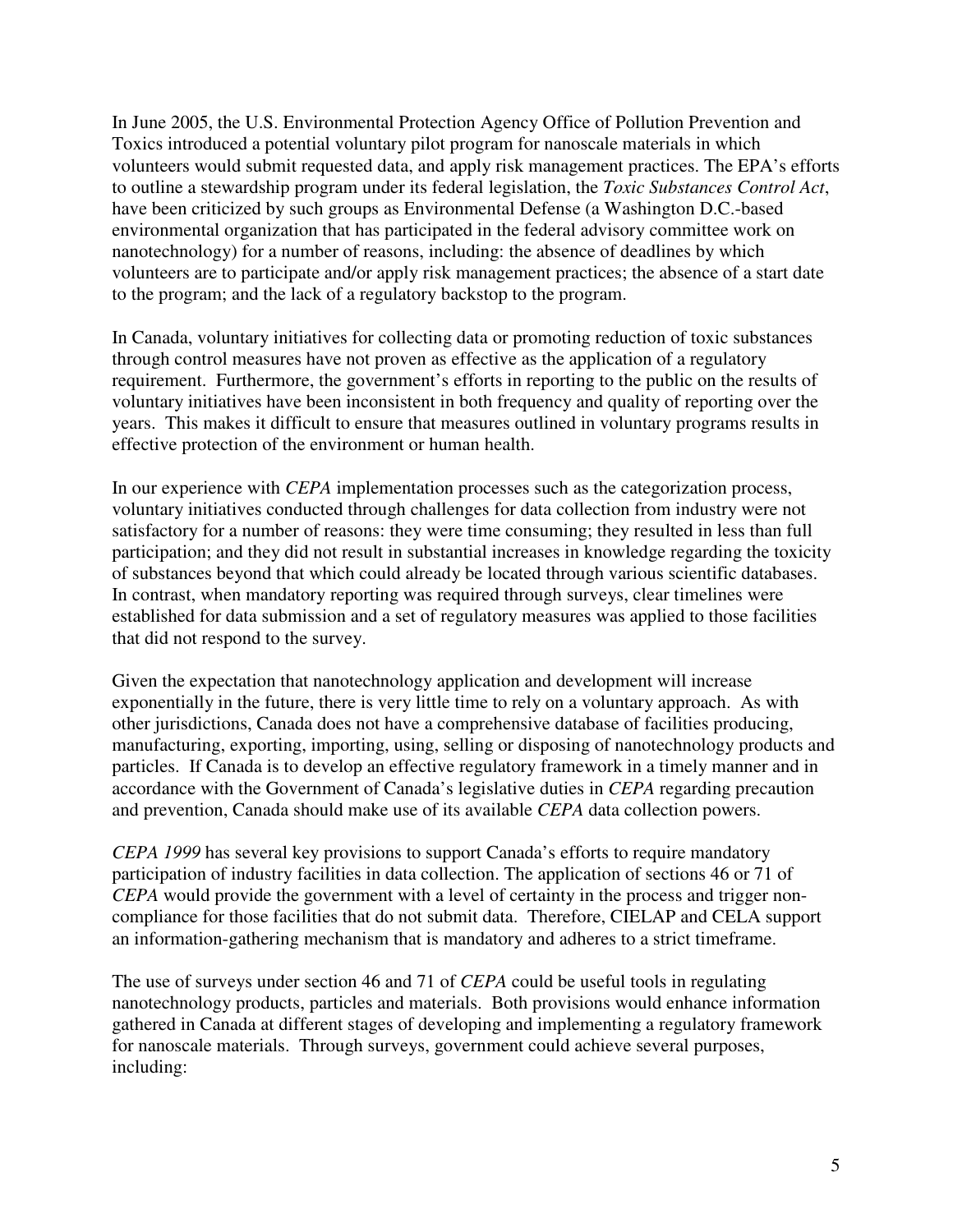- Establishing a Canadian database on nanotechnology, nanomaterials, and nanoparticles (similar to the Domestic Substances List)
- Highlighting nanoscale materials that should be considered the government's priorities for further assessment and management practices (including the development of interim measures to manage or prohibit the use of nanomaterials and nanotechnology); and
- Informing Canada's participation in the international discussions on assessment and management of nanotechnology.

The government's efforts to categorize 23,000 substances on the Domestic Substances List under *CEPA* relied on section 71 to gather basic information from industry in various stages of the decision-making process. It is our view that the application of section 71 to nanotechnology is also necessary and should be seen as an essential element of the regulatory framework on nanotechnology. It should be noted, however, that non-government organizations expressed significant concerns about the type of information requested through the section 71 surveys for the categorization process, as well as the timing of the survey, input of other stakeholders in the development of the surveys and reporting out to the public on the results of the survey. Please see *Appendix A* for a copy of CELA's comments on surveys conducted during categorization.

It is imperative that the development of a survey to gather information either under section 46 or 71 include an effective and transparent process with public participation as an integral component at all stages of the development of the surveys and the review of results.

Data collection under sections 46 or 71 of *CEPA* should include the following essential elements:

- 1) There should be clear timelines for data submission of no longer than four months by industry.
- 2) The type of data requested should be clearly listed and include:
	- a. volume without any thresholds established
	- b. list of nanoparticle, nanoproduct or nanomaterial for the inventory (i.e., trade name, common name, chemical identity, molecular structure)
	- c. range of application
	- d. description of byproducts from manufacture, use, process, and disposal of each nanomaterial, nanoproduct or nanoparticle
	- e. specific data to demonstrate safety
	- f. any hazard data demonstrating persistence, bioaccumulation, potential for long range transport, chronic toxicity, carcinogenicity, endocrine disruptors, developmental and reproductive toxicity, neurodevelopmental toxicity and genotoxicity, etc.
	- g. method of disposal for each nanoscale material.
- 3) There should be a clear list of information and conditions under which the government will consider information to be confidential business information (CBI). A claim of CBI should not be applied in a general manner to allow facilities to claim confidentiality without full justification.
- 4) Data collection should be aimed at producers, suppliers, manufacturers, importers, exporters, retailers and end users.
- 5) Data should be provided on all routes to human populations, in particular vulnerable subpopulations such as children and developing fetuses, and workers.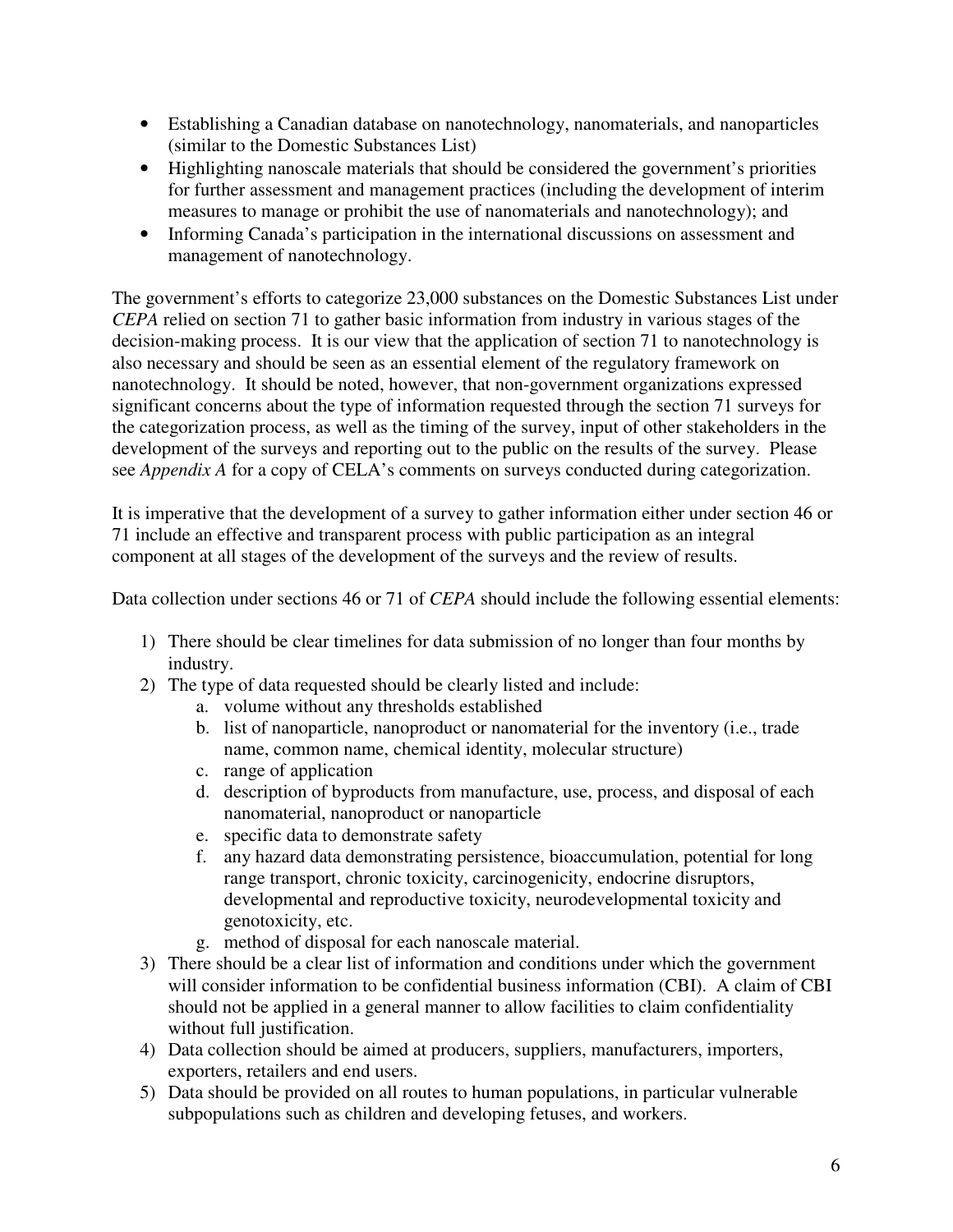6) Any testing regimes already in place for nanoscale materials should be identified.

One purpose of applying the survey is to inform government priorities. Therefore, should information gathered in the preliminary phases demonstrate harm to the environment or human health, there would be an expectation that government should take immediate action on those nanoscale materials or technologies, including a moratorium or moratoria. Action should not be delayed on the basis that a regulatory framework on nanotechnology is under development.

The general rule for applying a section 71 survey is a suspicion of a substance's being or capable of becoming toxic. In the case of nanoscale materials, this requirement could be difficult to determine, given the limitations of our current knowledge base. Section 46 may offer greater flexibility in collecting critical data from industry. A mandatory survey should be applied and is preferred over the use of a voluntary program. Data collection under sections 46 and 71 may be used in a multi-phase process to promote efficiency in collecting, reviewing and managing data. Such an approach would reflect a shift in responsibility from the public or government to proponents.

**Recommendation: The federal government should apply a mandatory mechanism to collect information on nanotechnology that adheres to a strict timeframe of no more than four months, keeping in mind the essential elements for date collection listed above.** 

**Recommendation: The inventory of nanotechnology products, particles and nanomaterials in use in Canada should be made public.** 

## *Potential for Amending CEPA/NSNR*

The June 2007 Program Advisory Note from the New Substances Division stated as follows:

Nanomaterials which are manufactured in or imported into Canada that are not listed on the DSL are considered new. The nanoscale form of a substance on the DSL is considered a "new" substance if it has unique structures or molecular arrangements. New nanomaterials are subject to notification under the Regulations. For example, the nanomaterial fullerene (CAS No. 99685-96-8) is not listed on the DSL and is considered a "new" substance under the Regulations….

Substances listed on the DSL whose nanoscale forms do not have unique structures or molecular arrangements are considered existing. Existing nanomaterials are not subject to the Regulations and do not require notification. For example, titanium dioxide (CAS No. 13463-67-7) is listed on the DSL and since its nanoscale form does not have unique structures or molecular arrangements, it is not subject to the Regulations.

In addition, incidentally produced or naturally occurring nanomaterials are not subject to notification.

This Advisory Note suggests that Environment Canada and Health Canada are not considering changing the identification requirements in Schedule 5(2) of the NSNR to include aspects such as particle size or surface area that might allow for specific identification of nanomaterials.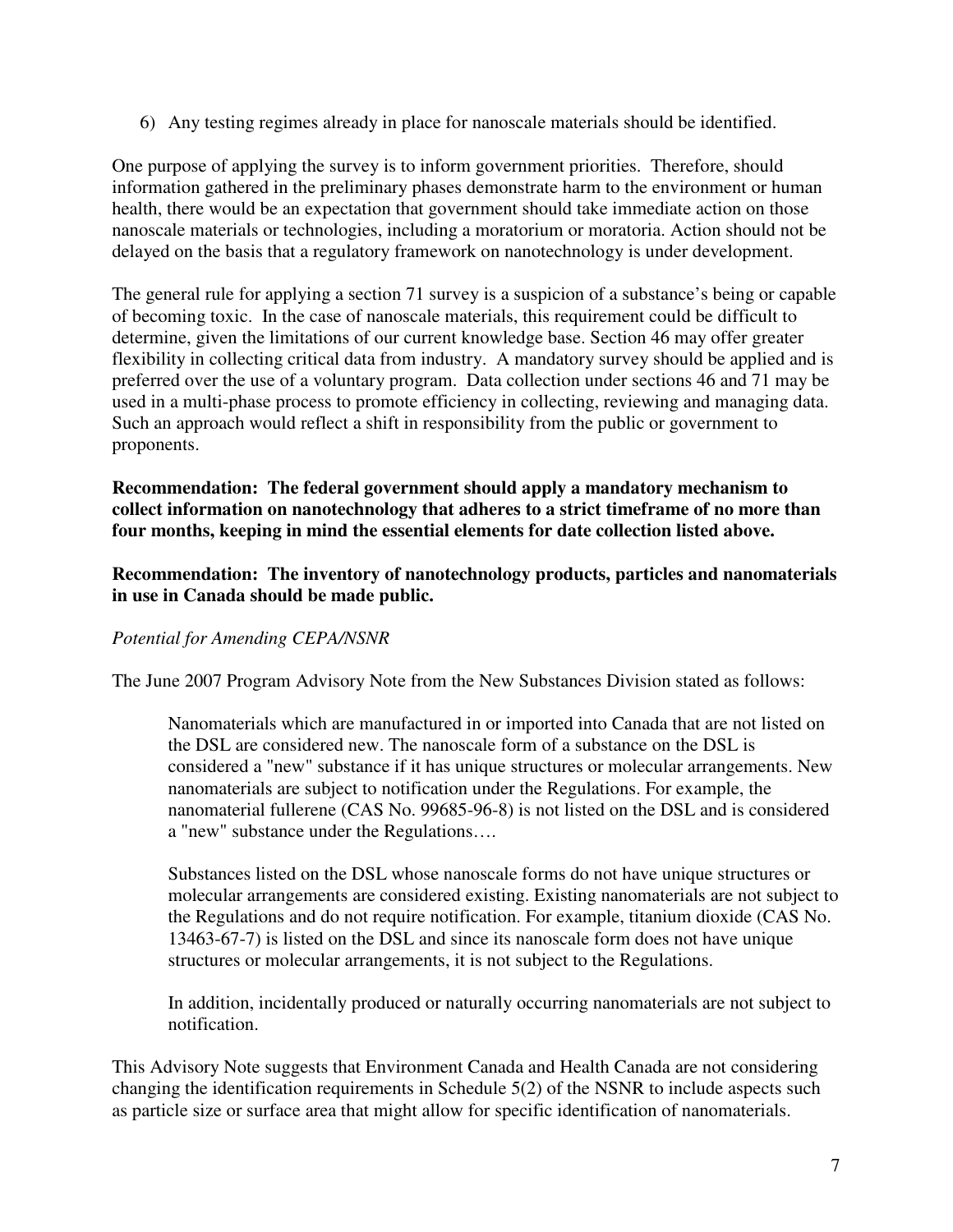However, a literal reading of s. 3(1) of *CEPA* does not preclude the addition of particle size, surface area or other physical and chemical characteristics to the Schedule 5 identification requirements. In fact, s. 3(1) is phrased in very inclusive terms: it states that any "distinguishable" matter can be a substance. The Advisory Note's narrow view of nanomaterials indicates that the New Substances Program perceives "distinguishable" to mean of a different molecular structure. However, since the proper statutory interpretation of s. 3(1) "substance" has yet to be determined through the courts, the decision to ignore physical properties such as particle size and surface area seems open to legal questioning.

In December 2006, CIELAP called for amendments to *CEPA* to regulate the development and use of nanotechnology before the Standing Committee on Environment and Sustainable Development.

CELA and CIELAP urge the government to define and establish thresholds where necessary for "nanotechnology", "nanomaterials" and "nanoparticles" in *CEPA*. These include but are not limited to Section 3 (Definitions), Part 4 (Pollution Prevention), Part 5 (Toxic Substances) and Part 6 (Biotechnology). Appropriate definitions for nanotechnology, nanomaterials and nanoparticles will be essential to *CEPA* and will require further public consultation. However, the integration of nanotechnology into *CEPA* will ensure that commitment by the government on this matter is explicit and urgent.

The NSNR in its current form is inadequate for application to nanoscale materials. The NSNR as it applies to substances considered new in Canada has several limitations and gaps, including but not limited to:

- The absence of public transparency in the assessment and notification process, which does not include a public comment period on government decisions.
- The threshold for reporting under the NSNR continues to be problematic because very low volume substances may be used without notification, and it is unclear in how many substances this situation currently applies.
- Toxicity data to be submitted is prescribed according to volume and type of substance under notification.
- There is no requirement to seek additional test data demonstrating the level of exposure and route of exposure to vulnerable subpopulations, in particular children, developing fetuses, workers, pregnant women, etc.
- Industry is not required to provide toxicity data for endocrine disruptors, neurodevelopmental toxicity and chronic toxicity, to name a few.

Needless to say, the limitations noted above would also apply to nanoscale materials.

**Recommendation: The federal government should change the identification requirements in Schedule 5(2) of the NSNR to include aspects such as particle size or surface area that**  would allow for specific identification of nanomaterials, given that s. 3(1) of *CEPA* does not **preclude the addition of particle size, surface area or other physical and chemical characteristics to the Schedule 5 identification requirements.**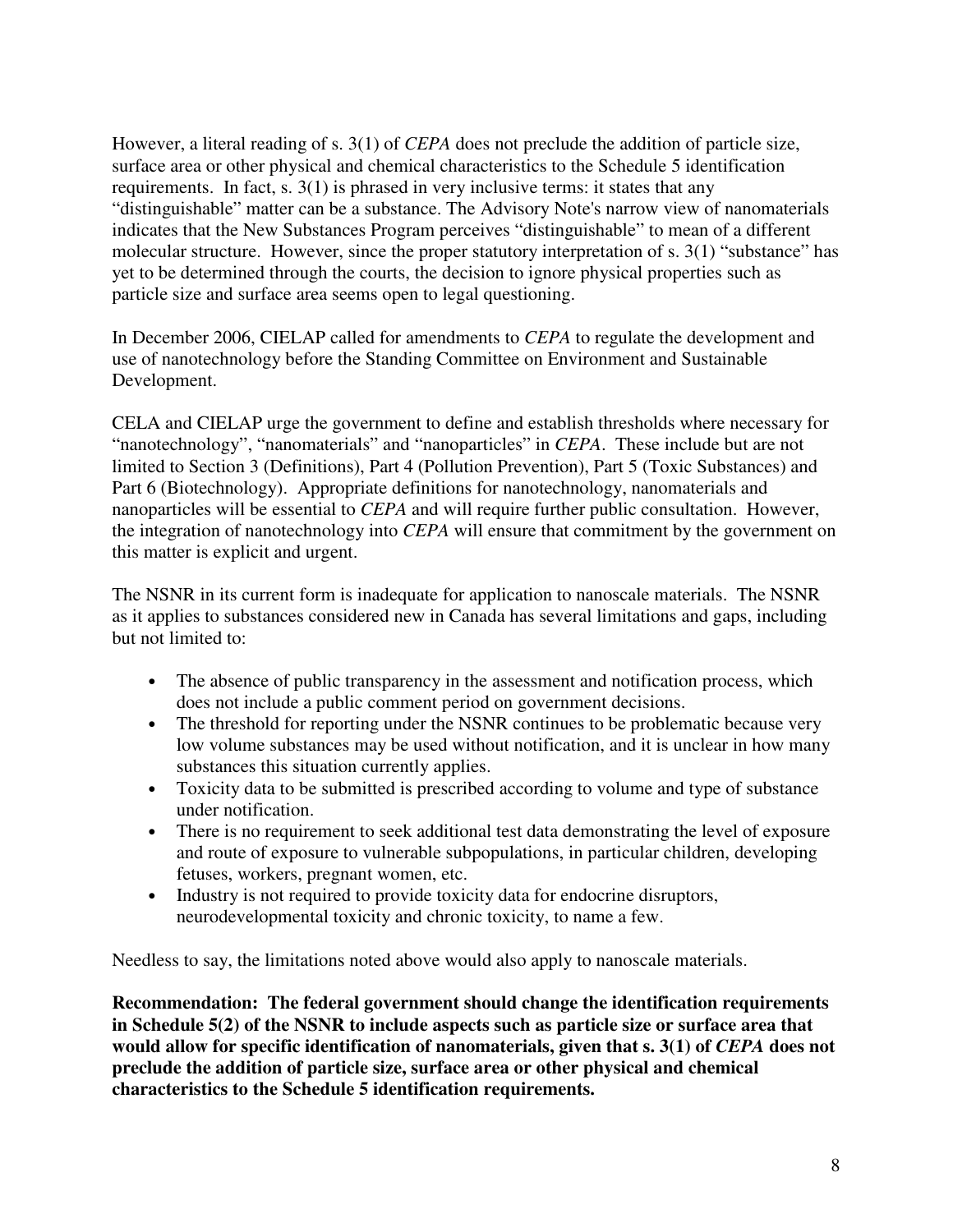**Recommendation: Appropriate definitions for nanotechnology, nanomaterials and nanoparticles should be developed for** *CEPA***.** 

## **Recommendation: The federal government should address existing limitations and gaps in the NSNR, before considering applying it to nanoscale materials.**

## *Resolving Terminology*

Terminology, metrology and related technical issues need to be resolved as soon as possible, preferably in collaboration with others internationally. Much that is essential for comprehensive legal and regulatory action depends on such activities.

## **Recommendation: Terminology, metrology and related technical issues should be resolved, in collaboration with others internationally, as soon as possible.**

## *Establishing Data Requirements*

More science in support of regulatory action is obviously needed. Granting councils should encourage safety and the environment as a design requirement of every project from its inception, along with supporting work on so-called NE3LS, nanotechnology and ethical, environmental, economic, legal and social concerns. Significant research funds should be allocated to proactive research on the potential environmental and health risks of nanotechnology.

**Recommendation: The federal government should ensure that safety and the environment is a design requirement of every project from its inception, and should fund supporting work on nanotechnology and ethical, environmental, economic, legal and social concerns.** 

## *Using CEPA's Significant New Activity Provision*

The government has suggested that the Significant New Activity (SNAc) provision could be used to compel notification of a nanomaterial where there is a suspicion that the nanoscale form of a substance already in commerce may pose a risk. It is our view that the use of the SNAc provision is wholly inadequate to fully protect human health and environment from the potential impacts of nanotechnology, even as an interim measure.

There are a number of limitations to the application of SNAc provisions, including the following:

1. There must be a suspicion that a significant new activity in relation to the substance may result in the substance becoming "toxic" under *CEPA 1999*. It is not clear how a SNAc notice can be applied to nanotechnology currently since Canada does not have a database to establish a benchmark of information for nanotechnology or nanomaterial. The government would be required to provide explicit criteria of the evidence that would signal suspicion of "toxicity" under *CEPA* as it applies to nanotechnology and nanomaterial. This proposal is far too ambiguous to ensure that all those affected will indeed notify under this provision.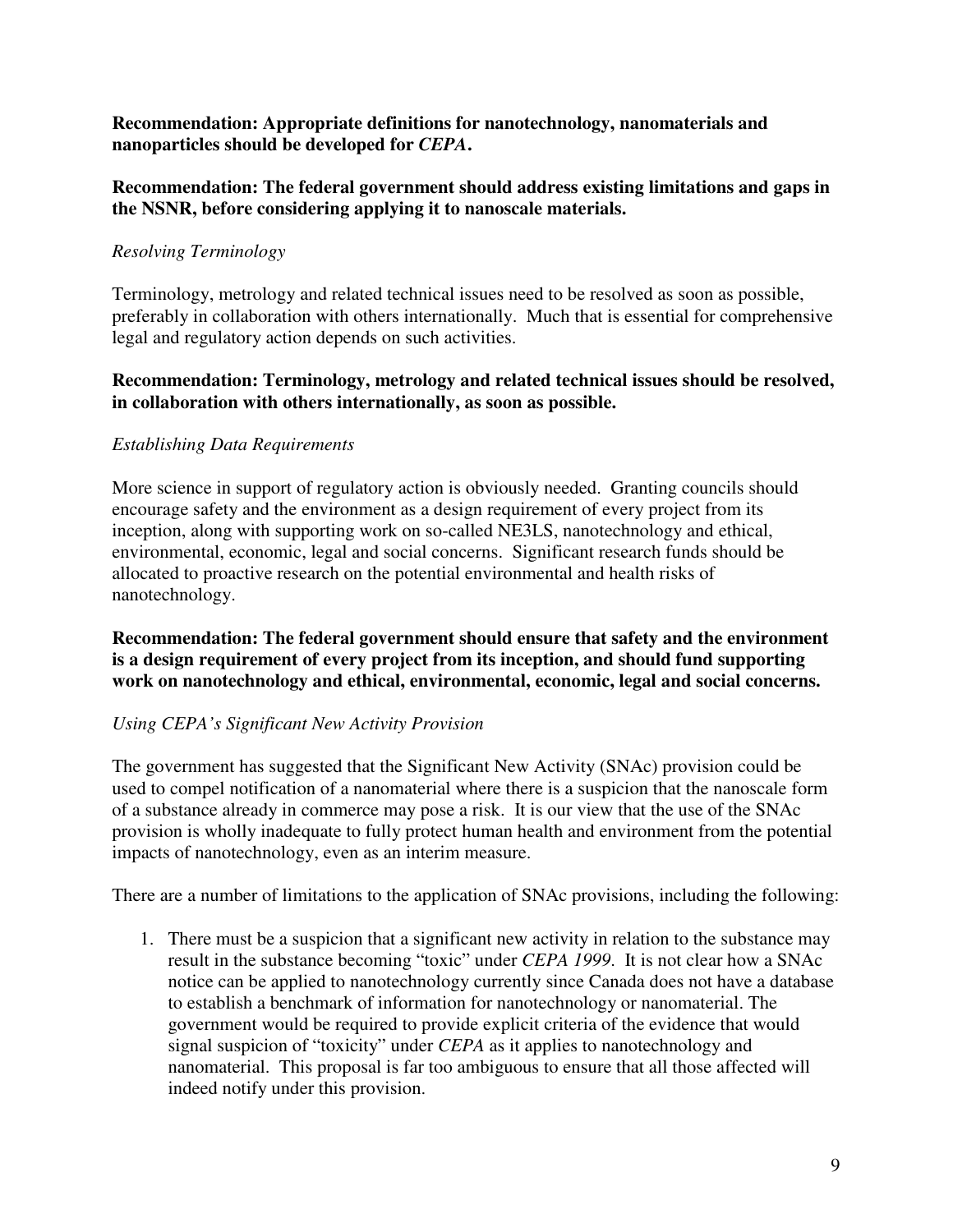- 2. There is an absence of public engagement in the process to assess substances being notified under the SNAc notice. Assessments and decisions on information received by the government departments are not released for public comment. Furthermore, it is unclear to the public at this time how many substances have been required to notify under the SNAc since *CEPA 1999* was passed. There is also a lack of public reporting on the level of effectiveness of the SNAc as a *CEPA* tool in assessing and managing substances. This lack of public review of the information submitted under the SNAc notice is unacceptable.
- 3. The information requested under the SNAc provisions is very limited. Currently, the SNAc notices focus on the quantity, concentration or range of application of the substance under notification. The SNAc notice does not require other essential data (including specific safety data and toxicity data) for assessing impacts on the environment and human health.

The application of the SNAc provisions to nanomaterials and nanoproducts cannot be supported until an inventory of nanotechnology and nanomaterials in use in Canada is established, as recommended above. To ensure that the federal government understands the range of nanotechnology and nanomaterials currently in use in Canada, a mandatory requirement to establish an inventory similar to the Domestic Substances List should be established.

**Recommendation: Due to the above-noted limitations of the SNAc provisions, the federal government should not consider applying SNAc notices to nanomaterials, but should put in place a mandatory requirement to establish an inventory of nanotechnology and nanomaterials similar to the Domestic Substances List.** 

Thank you for your consideration of these matters. If you have any questions, feel free to contact us. We look forward to your response.

Yours truly,

Mamer Conter-White

Maureen Carter-Whitney Research Director Canadian Institute for Environmental Law and Policy

Fe de Leon Researcher Canadian Environmental Law Association